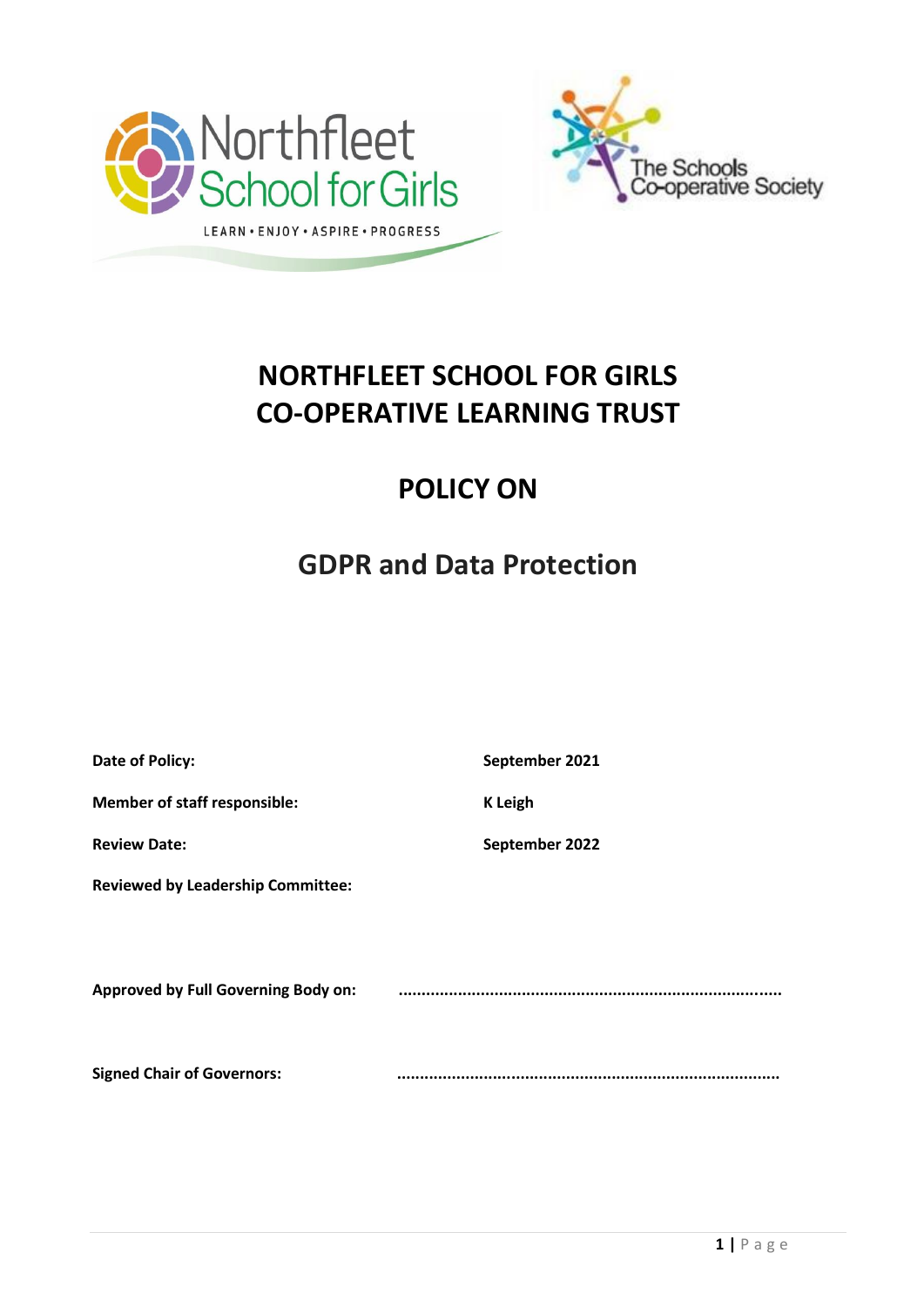General Data Protection Regulation (GDPR) and The Data Protection Act 2018 (DPA) is the law that protects personal privacy and upholds individual's rights. It applies to anyone who handles or has access to people's personal data.

This policy is intended to ensure that personal information is dealt with properly and securely and in accordance with the legislation. It will apply to personal information regardless of the way it is used, recorded and stored and whether it is held in paper files or electronically.

# **Policy Objectives**

The school as the Data Controller will comply with its obligations under the GDPR and DPA. The school is committed to being concise, clear and transparent about how it obtains and uses personal information and will ensure data subjects are aware of their rights under the legislation.

All staff must have a general understanding of the law and understand how it may affect their decisions in order to make an informed judgement about how information is gathered, used and ultimately deleted. All staff must read, understand and comply with this policy.

The Information Commissioner as the Regulator can impose fines of up to 20 million Euros (approximately £17 million) for serious breaches of the GDPR, therefore it is imperative that the School and all staff comply with the legislation.

## **Scope of the Policy**

Personal data is any information that relates to an identified or identifiable living individual who can be identified directly or indirectly from the information<sup>1</sup>. The information includes factors specific to the physical, physiological, genetic, mental, economic, cultural or social identity of a living individual. This includes any expression of opinion about an individual and intentions towards an individual. Under the GDPR personal information also includes an identifier such as a name, an identification number, location data or an online identifier.

The School collects a large amount of personal data every year including: pupil records, staff records, names and addresses of those requesting prospectuses, examination marks, references, fee collection as well as the many different types of research data used by the School. In addition, it may be required by law to collect and use certain types of information to comply with statutory obligations of Local Authorities (LAs), government agencies and other bodies.

### **The Principles**

The principles set out in the GDPR must be adhered to when processing personal data:

- 1. Personal data must be processed lawfully, fairly and in a transparent manner (**lawfulness, fairness and transparency**)
- 2. Personal data shall be collected for specified, explicit and legitimate purposes and not further processed in a manner that is incompatible with those purposes (**purpose limitation**)
- 3. Personal data shall be adequate, relevant and limited to what is necessary in relation to the purpose(s) for which they are processed (**data minimisation**)
- 4. Personal data shall be accurate and where necessary kept up to date and every reasonable step must be taken to ensure that personal data that are inaccurate are erased or rectified without delay (**accuracy**).
- 5. Personal data shall be kept in a form which permits identification of data subjects for no longer than is necessary for the purpose for which the personal data is processed (**storage limitation**)
- 6. Appropriate technical and organisational measures shall be taken to safeguard the rights and freedoms of the data subject and to ensure that personal information are processed in a manner

 $\overline{a}$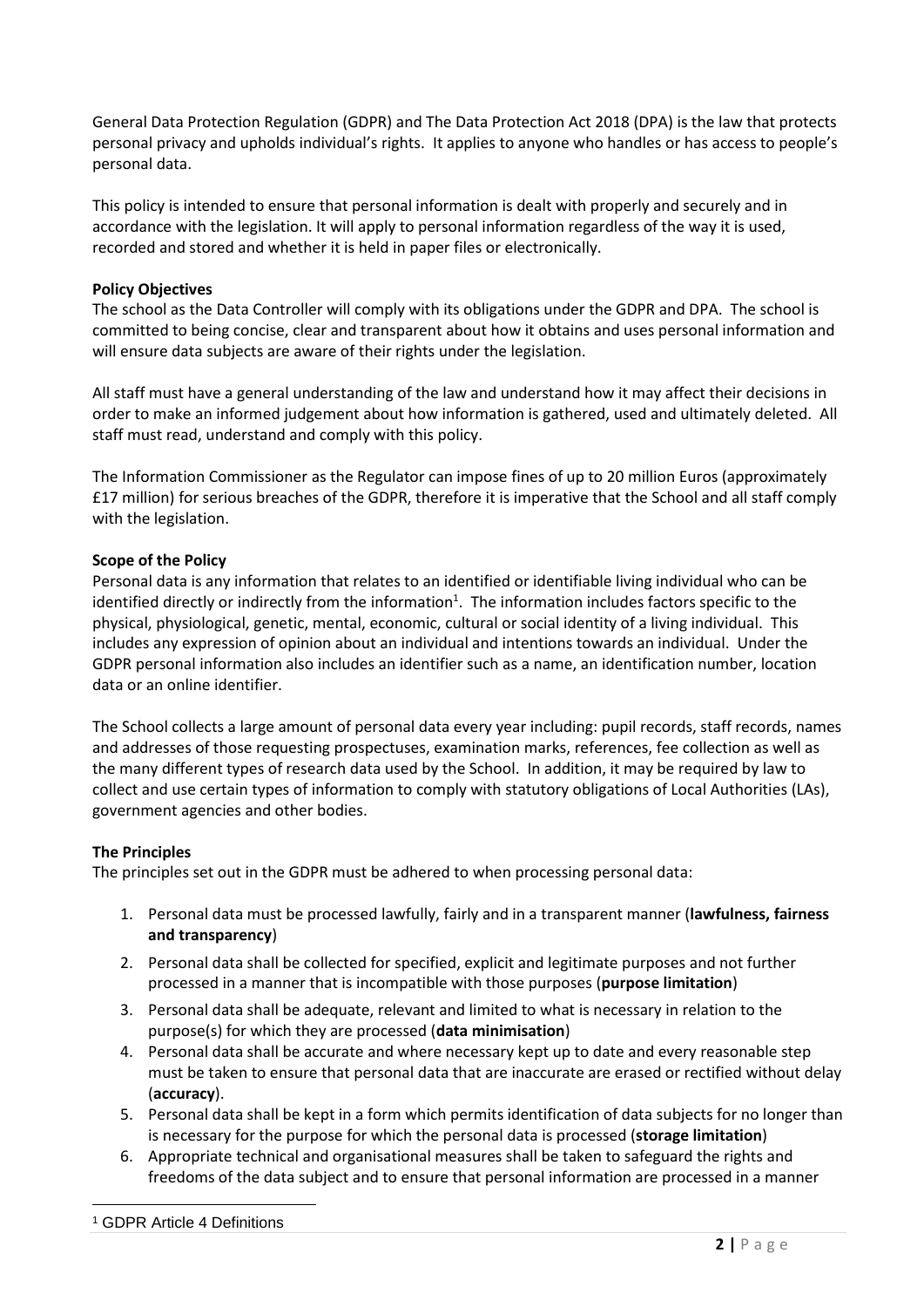that ensures appropriate security of the personal data and protects against unauthorised or unlawful processing of personal data and against accidental loss or destruction of, or damage to, personal data (**integrity and confidentiality**).

## **Transfer Limitation**

 $\overline{a}$ 

In addition, personal data shall not be transferred to a country outside the EEA unless that country or territory ensures an adequate level of protection for the rights and freedoms of data subjects in relation to the processing of personal data as determined by the European Commission or where the organisation receiving the data has provided adequate safeguards<sup>2</sup>.

This means that individuals' rights must be enforceable and effective legal remedies for individuals must be available following the transfer. It may also be possible to transfer data where the data subject has provided explicit consent or for other limited reasons. Staff should contact the DPO if they require further assistance with a proposed transfer of personal data outside of the EEA.

## **Lawful Basis for processing personal information**

Before any processing activity starts for the first time, and then regularly afterwards, the purpose(s) for the processing activity and the most appropriate lawful basis (or bases) for that processing must be selected:

- Processing is necessary for the performance of a task carried out in the public interest or in the exercise of official authority vested in the school
- Processing is necessary for the performance of a contract to which the data subject is party, or in order to take steps at the request of the data subject prior to entering into a contract
- Processing is necessary for compliance with a legal obligation to which the data controller is subject
- Processing is necessary in order to protect the vital interests of the data subject or of another natural person
- Processing is necessary for the purposes of the legitimate interests pursued by the data controller or by a third party $3$
- The data subject has given consent to the processing of his or her data for one or more specific purposes. Agreement must be indicated clearly either by a statement or positive action to the processing. Consent requires affirmative action so silence, pre-ticked boxes or inactivity are unlikely to be sufficient. If consent is given in a document which deals with other matters, the consent must be kept separate from those other matters

Data subjects must be easily able to withdraw consent to processing at any time and withdrawal must be promptly honoured. Consent may need to be reviewed if personal data is intended to be processed for a different and incompatible purpose which was not disclosed when the data subject first gave consent.

<sup>&</sup>lt;sup>2</sup> These may be provided by a legally binding agreement between public authorities or bodies, standard data protection clauses provided by the ICO or certification under an approved mechanism.

<sup>&</sup>lt;sup>3</sup> The GDPR states that legitimate interests do not apply to processing carried out by public authorities in the performance of their tasks, Article 6 However, the ICO indicates that where there are other legitimate purposes outside the scope of the tasks as a public authority, legitimate interests may be considered where appropriate (particularly relevant for public authorities with commercial interests).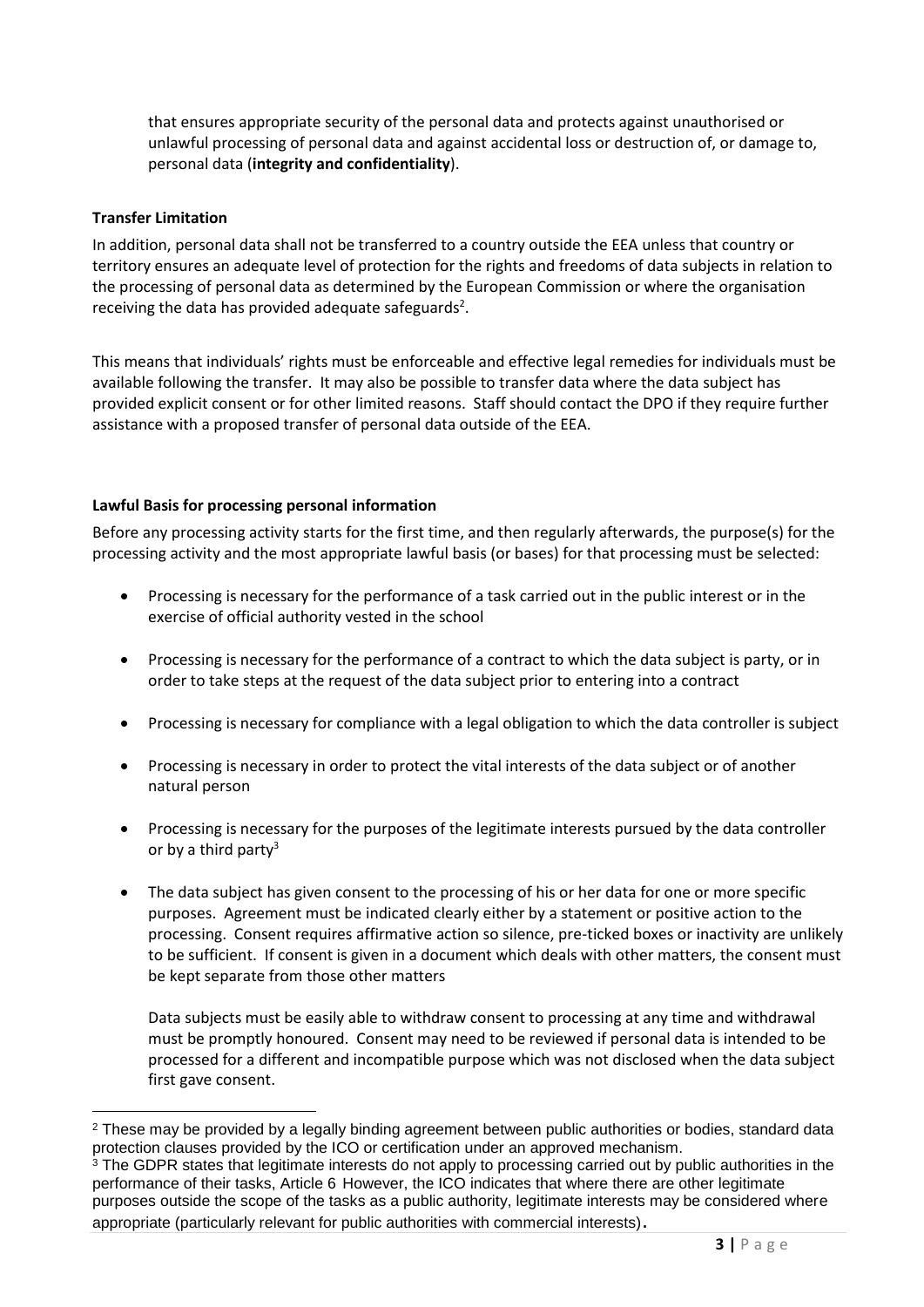The decision as to which lawful basis applies must be documented, to demonstrate compliance with the data protection principles and include information about both the purposes of the processing and the lawful basis for it in the school's relevant privacy notice(s).

When determining whether legitimate interests are the most appropriate basis for lawful processing (only where appropriate outside the school's public tasks) a legitimate interests assessment must be carried out and recorded. Where a significant privacy impact is identified, a data protection impact assessment (DPIA) may also need to be conducted.

# **Sensitive Personal Information**

Processing of sensitive personal information (known as 'special categories of personal data') is prohibited<sup>4</sup> unless a lawful special condition for processing is identified.

Sensitive personal information is data which reveals racial or ethnic origin, political opinions, religious or philosophical beliefs, trade union membership, sex life or orientation or is genetic or biometric data which uniquely identifies a natural person.

Sensitive personal information will only be processed if:

- There is a lawful basis for doing so as identified on previous page
- One of the special conditions for processing sensitive personal information applies:
	- (a) the individual ('data subject') has given explicit consent (which has been clearly explained in a Privacy Notice)
	- (b) the processing is necessary for the purposes of exercising the employment law rights or obligations of the school or the data subject
	- (c) the processing is necessary to protect the data subject's vital interests, and the data subject is physically incapable of giving consent
	- (d) the processing is carried out in the course of its legitimate activities with appropriate safeguards by a foundation, association or any other not-for-profit body with a political, philosophical, religious or trade-union aim
	- (e) the processing relates to personal data which are manifestly made public by the data subject
	- (f) the processing is necessary for the establishment, exercise or defence of legal claims
	- (g) the processing is necessary for reasons of substantial public interest
	- (h) the processing is necessary for purposes of preventative or occupational medicine, for the assessment of the working capacity of the employee, the provision of social care and the management of social care systems or services
	- (i) the processing is necessary for reasons of public interest in the area of public health.

The school's privacy notice(s) set out the types of sensitive personal information that it processes, what it is used for, the lawful basis for the processing and the special condition that applies.

Sensitive personal information will not be processed until an assessment has been made of the proposed processing as to whether it complies with the criteria above and the individual has been informed (by way of a privacy notice or consent) of the nature of the processing, the purposes for which it is being carried out and the legal basis for it.

Unless the School can rely on another legal basis of processing, explicit consent is usually required for processing sensitive personal data. Evidence of consent will need to be captured and recorded so that the school can demonstrate compliance with the GDPR.

 $\overline{a}$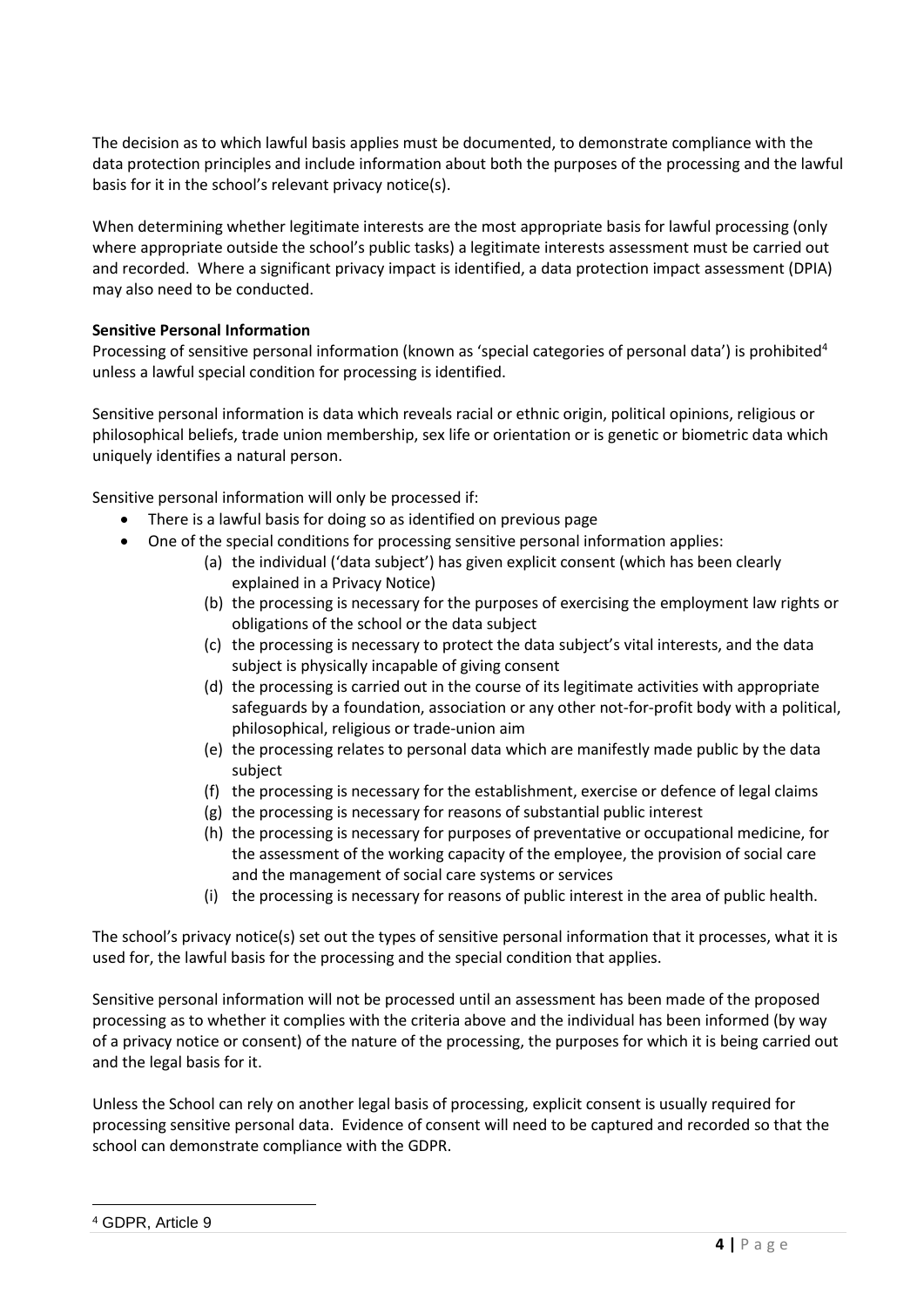## **Automated Decision Making**

Where the school carries out automated decision making (including profiling) it must meet all the principles and have a lawful basis for the processing. Explicit consent will usually be required for automated decision making (unless it is authorised by law or it is necessary for the performance of or entering into a contract).

Additional safeguards and restrictions apply in the case of solely automated decision-making, including profiling. The School must as soon as reasonably possible notify the data subject in writing that a decision has been taken based on solely automated processing and that the data subject may request the school to reconsider or take a new decision. If such a request is received staff must contact the DPO as the school must reply within 21 days.

## **Data Protection Impact Assessments (DPIA)**

All data controllers are required to implement 'Privacy by Design' when processing personal data.

This means the School's processes must embed privacy considerations and incorporate appropriate technical and organisational measures (like pseudonymisation) in an effective manner to ensure compliance with data privacy principles.

Where processing is likely to result in high risk to an individual's data protection rights (for example where a new technology is being implemented) a DPIA must be carried out to assess:

- whether the processing is necessary and proportionate in relation to its purpose
- the risks to individuals
- what measures can be put in place to address those risks and protect personal information.

Staff should adhere to the Data Protection Toolkit for Schools from the DfE with reference to the DPIA template.

When carrying out a DPIA, staff should seek the advice of the DPO for support and guidance and once complete, refer the finalised document to the DPO for sign off.

### **Documentation and records**

Written records of processing activities must be kept and recorded including:

- the name(s) and details of individuals or roles that carry out the processing
- the purposes of the processing
- a description of the categories of individuals and categories of personal data
- categories of recipients of personal data
- details of transfers to third countries, including documentation of the transfer mechanism safeguards in place
- retention schedules
- a description of technical and organisational security measures.

As part of the School's record of processing activities the DPO will document, or link to documentation on:

- information required for privacy notices
- records of consent
- controller-processor contracts
- the location of personal information;
- DPIAs and
- Records of data breaches.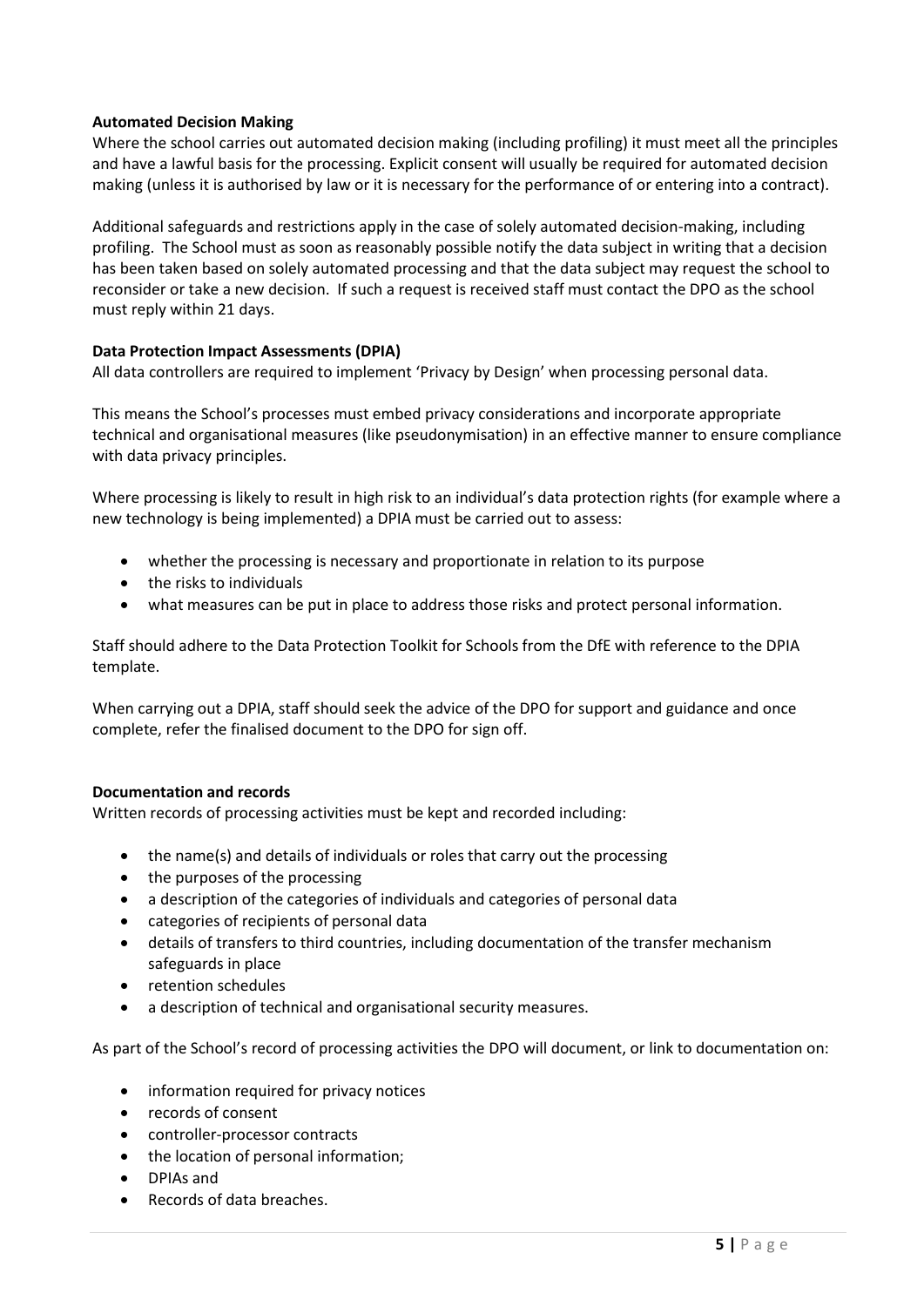Records of processing of sensitive information are kept on:

- The relevant purposes for which the processing takes place, including why it is necessary for that purpose
- The lawful basis for our processing and
- Whether the personal information is retained or erased in accordance with the Retention Schedule and, if not, the reasons for not following the policy.

The School should conduct regular reviews of the personal information it processes and update its documentation accordingly. This may include:

- Carrying out information audits to find out what personal information is held
- Talking to staff about their processing activities
- Reviewing policies, procedures, contracts and agreements to address retention, security and data sharing.

## **Privacy Notice**

The school will issue privacy notices as required, informing data subjects (or their parents, depending on age of the pupil, if about pupil information) about the personal information that it collects and holds relating to individual data subjects, how individuals can expect their personal information to be used and for what purposes.

When information is collected directly from data subjects, including for HR or employment purposes, the data subject shall be given all the information required by the GDPR including the identity of the DPO, how and why the School will use, process, disclose, protect and retain that personal data through a privacy notice (which must be presented when the data subject first provides the data).

When information is collected indirectly (for example from a third party or publicly available source) the data subject must be provided with all the information required by the GDPR as soon as possible after collecting or receiving the data. The school must also check that the data was collected by the third party in accordance with the GDPR and on a basis which is consistent with the proposed processing of the personal data.

The School will take appropriate measures to provide information in privacy notices in a concise, transparent, intelligible and easily accessible form, using clear and plain language.

The School will issue a minimum of two privacy notices, one for pupil information, and one for workforce information, and these will be reviewed in line with any statutory or contractual changes.

# **Purpose Limitation**

Personal data must be collected only for specified, explicit and legitimate purposes. It must not be further processed in any manner incompatible with those purposes.

Personal data must not be used for new, different or incompatible purposes from that disclosed when it was first obtained unless the data subject has been informed of the new purposes and they have consented where necessary.

### **Data minimisation**

Personal data must be adequate, relevant and limited to what is necessary in relation to the purposes for which it is processed.

Staff may only process data when their role requires it. Staff must not process personal data for any reason unrelated to their role.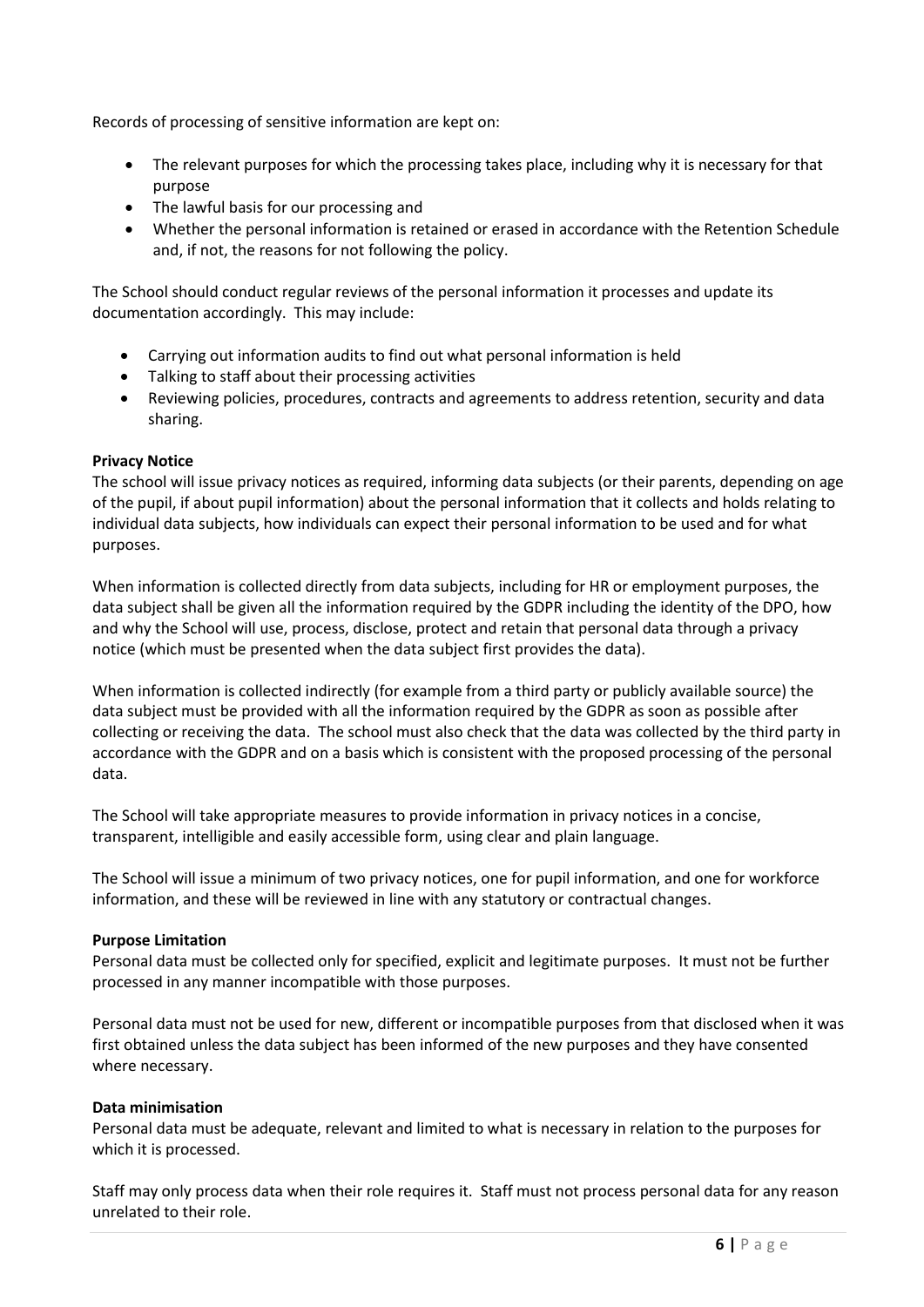The School maintains a Retention Schedule to ensure personal data is deleted after a reasonable time for the purpose for which it was being held, unless a law requires such data to be kept for a minimum time. Staff must take all reasonable steps to destroy or delete all personal data that is held in its systems when it is no longer required in accordance with the Schedule. This includes requiring third parties to delete such data where applicable.

Staff must ensure that data subjects are informed of the period for which data is stored and how that period is determined in any applicable Privacy Notice.

## **Individual Rights**

Staff as well as any other 'data subjects' have the following rights in relation to their personal information:

- To be informed about how, why and on what basis that information is processed *(privacy notice)*
- To obtain confirmation that personal information is being processed and to obtain access to it and certain other information, by making a subject access request
- To have data corrected if it is inaccurate or incomplete
- To have data erased if it is no longer necessary for the purpose for which it was originally collected/processed, or if there are no overriding legitimate grounds for the processing ('the right to be forgotten')
- To restrict the processing of personal information where the accuracy of the information is contested, or the processing is unlawful (but you do not want the data to be erased) or where the school no longer need the personal information, but you require the data to establish, exercise or defend a legal claim
- To restrict the processing of personal information temporarily where you do not think it is accurate (and the school are verifying whether it is accurate), or where you have objected to the processing (and the school are considering whether the school's legitimate grounds override your interests)
- In limited circumstances to receive or ask for their personal data to be transferred to a third party in a structured, commonly used and machine-readable format
- To withdraw consent to processing at any time (if applicable)
- To request a copy of an agreement under which personal data is transferred outside of the EEA.
- To object to decisions based solely on automated processing, including profiling
- To be notified of a data breach which is likely to result in high risk to their rights and obligations
- To make a complaint to the ICO or a Court.

### **Individual Responsibilities**

During their employment, staff may have access to the personal information of other members of staff, suppliers, clients or the public. The school expects staff to help meet its data protection obligations to those individuals.

If you have access to personal information, you must: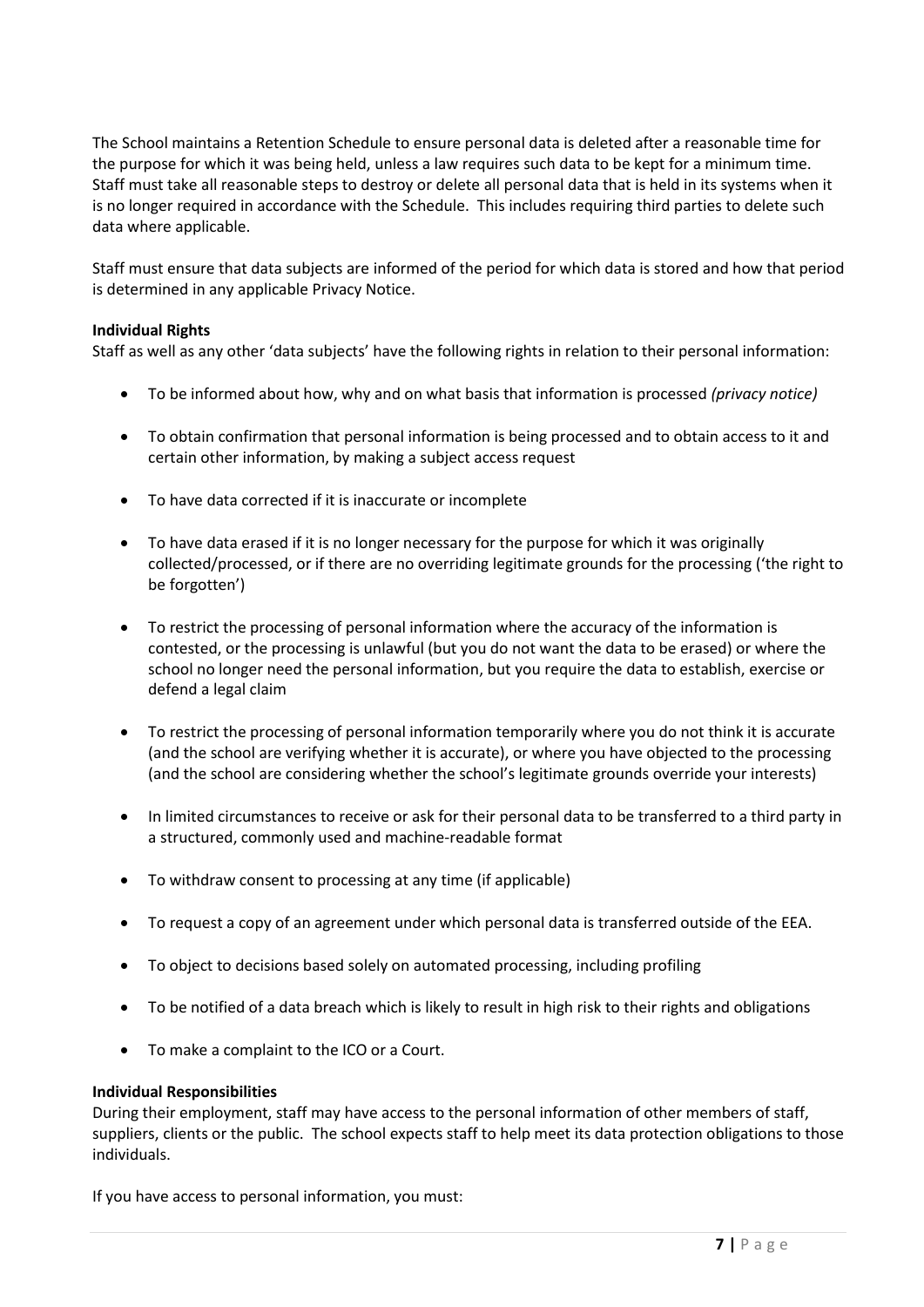- only access the personal information that you have authority to access and only for authorised purposes
- only allow other staff to access personal information if they have appropriate authorisation
- only allow individuals who are not school staff to access personal information if you have specific authority to do so
- keep personal information secure (e.g. by complying with rules on access to premises, computer access, password protection and secure file storage and destruction in accordance with the school's policies).
- not remove personal information, or devices containing personal information (or which can be used to access it) from the school's premises unless appropriate security measures are in place (such as pseudonymisation, encryption or password protection) to secure the information and the device
- not store personal information on local drives or on personal devices that are used for work purposes.

### **Information Security**

The school will use appropriate technical and organisational measures to keep personal information secure, to protect against unauthorised or unlawful processing and against accidental loss, destruction or damage.

All staff are responsible for keeping information secure in accordance with the legislation and must follow their school's acceptable usage policy.

The school will develop, implement and maintain safeguards appropriate to its size, scope and business, its available resources, the amount of personal data that it owns or maintains on behalf of others and identified risks (including use of encryption and pseudonymisation where applicable). It will regularly evaluate and test the effectiveness of those safeguards to ensure security of processing.

Staff must guard against unlawful or unauthorised processing of personal data and against the accidental loss of, or damage to, personal data. Staff must exercise particular care in protecting sensitive personal data from loss and unauthorised access, use or disclosure.

Staff must follow all procedures and technologies put in place to maintain the security of all personal data from the point of collection to the point of destruction. Staff may only transfer personal data to third-party service providers who agree in writing to comply with the required policies and procedures and who agree to put adequate measures in place, as requested.

Staff must maintain data security by protecting the **confidentiality, integrity and availability** of the personal data, defined as follows:

**Confidentiality** means that only people who have a need to know and are authorised to use the personal data can access it.

**Integrity** means that personal data is accurate and suitable for the purpose for which it is processed.

**Availability** means that authorised users can access the personal data when they need it for authorised purposes.

Staff must comply with and not attempt to circumvent the administrative, physical and technical safeguards the school has implemented and maintains in accordance with the GDPR and DPA.

Where the school uses external organisations to process personal information on its behalf, additional security arrangements need to be implemented in contracts with those organisations to safeguard the security of personal information. Contracts with external organisations must provide that: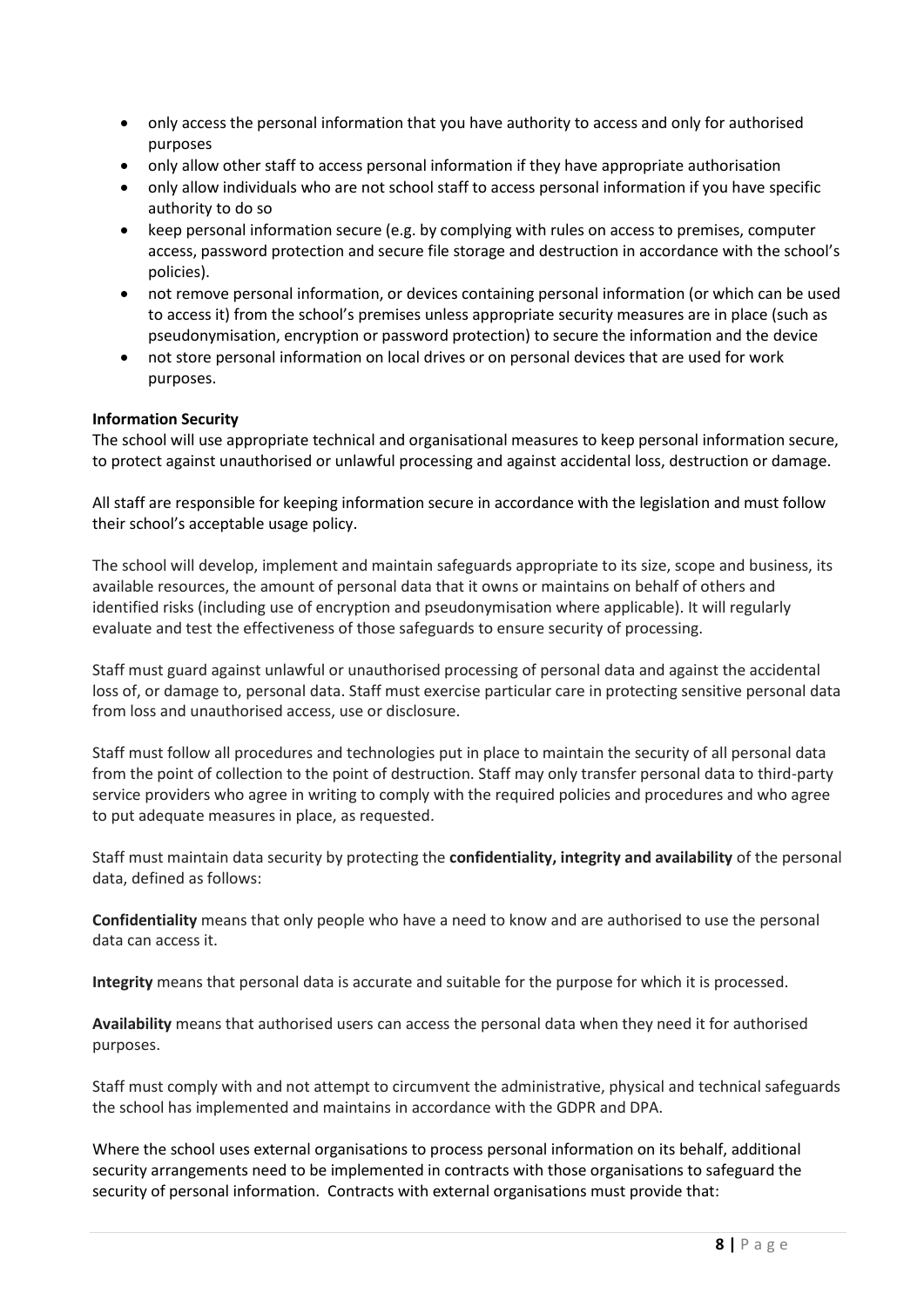- the organisation may only act on the written instructions of the school
- those processing data are subject to the duty of confidence
- appropriate measures are taken to ensure the security of processing
- sub-contractors are only engaged with the prior consent of the school and under a written contract
- the organisation will assist the school in providing subject access and allowing individuals to exercise their rights in relation to data protection
- the organisation will delete or return all personal information to the school as requested at the end of the contract
- the organisation will submit to audits and inspections, provide the school with whatever information it needs to ensure that they are both meeting their data protection obligations, and tell the school immediately if it does something infringing data protection law.

Before any new agreement involving the processing of personal information by an external organisation is entered into, or an existing agreement is altered, the relevant staff must seek approval from the DPO.

# **Storage and retention of personal information**

Personal data will be kept securely in accordance with the school's data protection obligations.

Personal data should not be retained for any longer than necessary. The length of time data should be retained will depend upon the circumstances, including the reasons why personal data was obtained. Staff should adhere to the KCC Information Management Toolkit for Schools on KELSI with reference to the Record Retention Schedule, available at the following link:

[http://www.kelsi.org.uk/\\_\\_data/assets/word\\_doc/0012/60213/InformationManagementToolkitforSchoolsv](http://www.kelsi.org.uk/__data/assets/word_doc/0012/60213/InformationManagementToolkitforSchoolsv4-2.docx) [4-2.docx](http://www.kelsi.org.uk/__data/assets/word_doc/0012/60213/InformationManagementToolkitforSchoolsv4-2.docx)

Personal information that is no longer required will be deleted in accordance with the Schools Record Retention Schedule.

### **Data breaches**

A data breach may take many different forms:

- Loss or theft of data or equipment on which personal information is stored
- Unauthorised access to or use of personal information either by a member of staff or third party
- Loss of data resulting from an equipment or systems (including hardware or software) failure
- Human error, such as accidental deletion or alteration of data
- Unforeseen circumstances, such as a fire or flood
- Deliberate attacks on IT systems, such as hacking, viruses or phishing scams
- Blagging offences where information is obtained by deceiving the organisation which holds it

The school must report a data breach to the Information Commissioner's Office (ICO) without undue delay and where possible within 72 hours, if the breach is likely to result in a risk to the rights and freedoms of individuals. The school must also notify the affected individuals if the breach is likely to result in a high risk to their rights and freedoms.

Staff should ensure they inform their line manager/DPO/Head teacher immediately that a data breach is discovered and make all reasonable efforts to recover the information, following the school's agreed breach reporting process.

### **Training**

The school will ensure that staff are adequately trained regarding their data protection responsibilities.

### **Consequences of a failure to comply**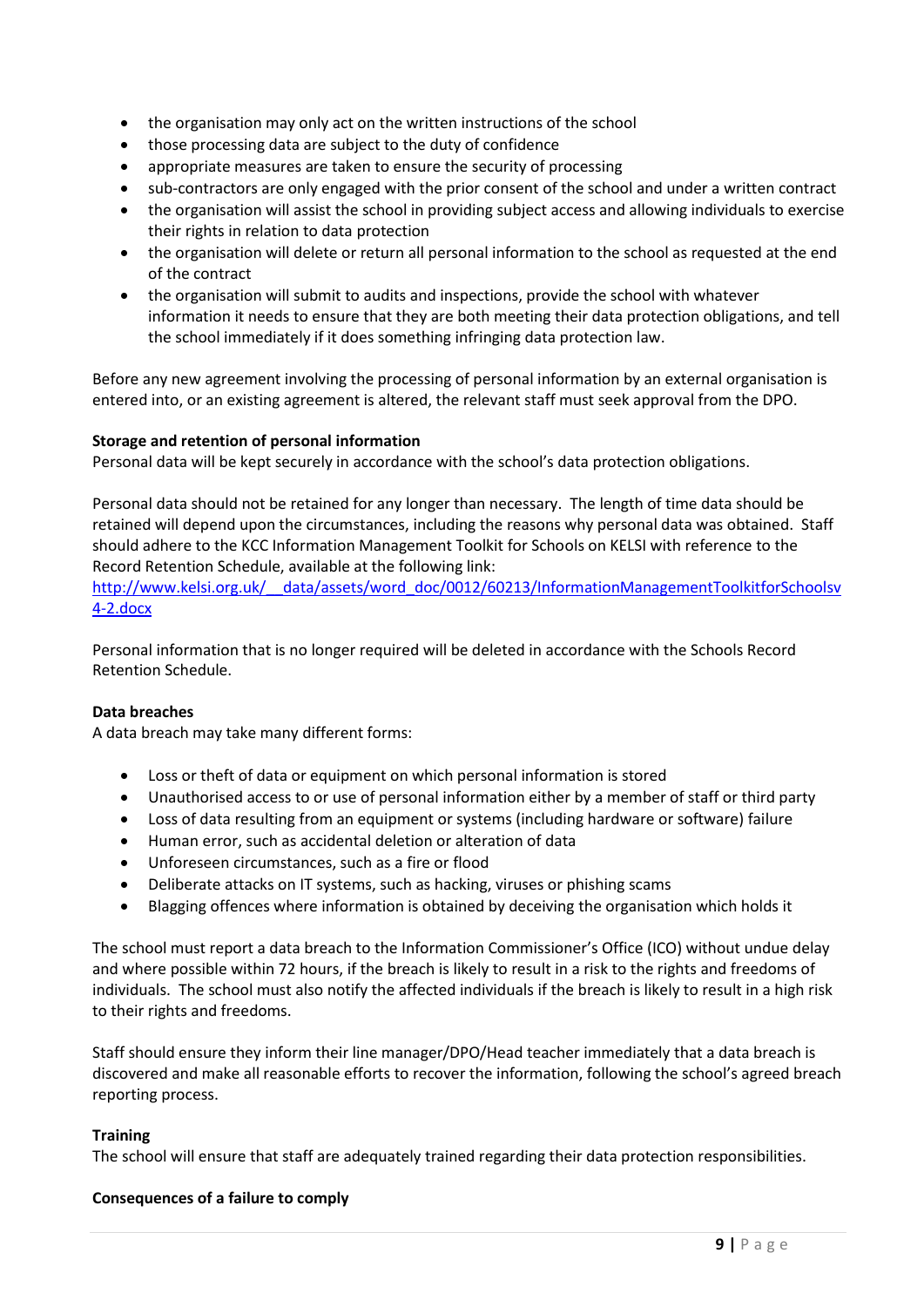The school takes compliance with this policy very seriously. Failure to comply puts data subjects whose personal information is being processed at risk and carries the risk of significant civil and criminal sanctions for the individual and the school and may in some circumstances amount to a criminal offence by the individual.

Any failure to comply with any part of this policy may lead to disciplinary action under the school's procedures and this action may result in dismissal for gross misconduct. If a non-employee breaches this policy, they may have their contract terminated with immediate effect.

If you have any questions or concerns about this policy, you should contact your line manager or the school's DPO, we have appointed Kacey Leigh as DPO.

## **Review of Policy**

This policy will be updated as necessary to reflect best practice or amendments made to the GDPR or DPA.

# **The Supervisory Authority in the UK**

Please follow this link to the ICO's website ([https://ico.org.uk/\)](https://ico.org.uk/) which provides detailed guidance on a range of topics including individuals' rights, data breaches, dealing with subject access requests, how to handle requests from third parties for personal data etc.

## **Glossary**

**Automated Decision-Making (ADM):** when a decision is made which is based solely on automated processing (including profiling) which produces legal effects or significantly affects an individual. The GDPR prohibits automated decision-making (unless certain conditions are met) but not automated processing.

**Automated Processing:** any form of automated processing of personal data consisting of the use of personal data to evaluate certain personal aspects relating to an individual, in particular to analyse or predict aspects concerning that individual's performance at work, economic situation, health, personal preferences, interests, reliability, behaviour, location or movements. profiling is an example of automated processing.

**Consent:** agreement which must be freely given, specific, informed and be an unambiguous indication of the data subject's wishes by which they, by a statement or by a clear positive action, which signifies agreement to the processing of personal data relating to them.

**Data Controller** means the natural or legal person, public authority, agency or other body which, alone or jointly with others, determines the purposes and means of the processing of personal data. It is responsible for establishing practices and policies in line with the GDPR. The school is the Data Controller of all personal data relating to its pupils, parents and staff.

**Data Subject:** a living, identified or identifiable individual about whom we hold personal data. Data Subjects may be nationals or residents of any country and may have legal rights regarding their personal data.

**Data Privacy Impact Assessment (DPIA):** tools and assessments used to identify and reduce risks of a data processing activity. DPIA can be carried out as part of Privacy by Design and should be conducted for all major systems or business change programs involving the processing of personal data.

**Data Protection Officer (DPO):** the person required to be appointed in public authorities under the GDPR.

**EEA:** the 28 countries in the EU, and Iceland, Liechtenstein and Norway.